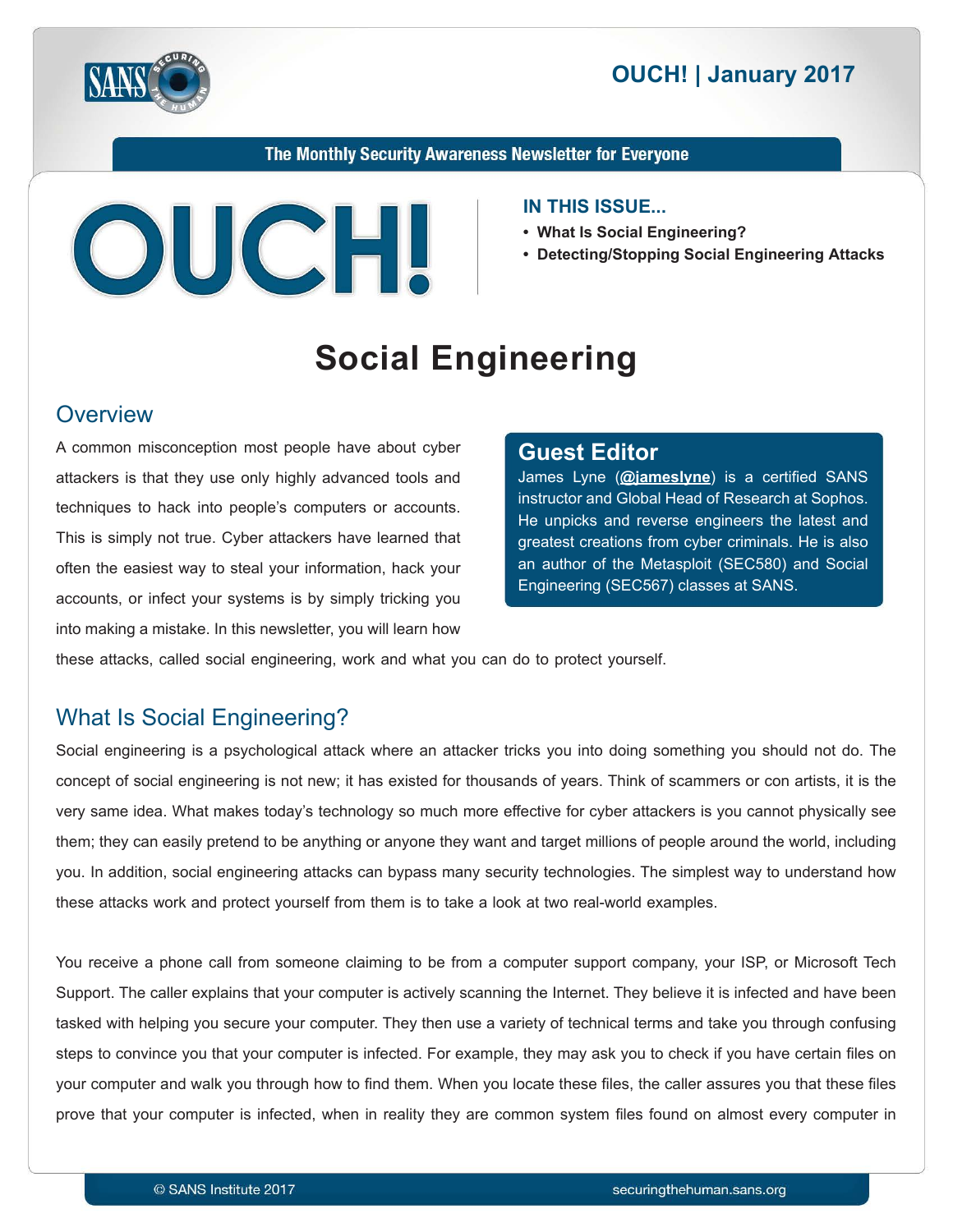# **2017 | OUCH! | January 2017**



#### **Social Engineering**

the world. Once they have tricked you into believing your computer is infected, they pressure you into buying their security software or giving them remote access to your computer so they can fix it. However, the software they are selling is actually a malicious program. If you purchase and install it, not only have they fooled you into infecting your computer, but you just paid them to do it. If you give them remote access to your computer, they are going to take it over, steal your data, or use it for their bidding.

Another example is an email attack called CEO Fraud, which most often happens at work. This is when a cyber attacker researches your organization online and identifies the name of your boss or coworker. The attacker then crafts an email pretending to be from that person and sends the email to you. The email urgently asks you to take an action,



*Common sense is your most powerful defense in identifying and stopping most .attacks engineering social*

such as conducting a wire transfer or emailing sensitive employee information. Quite often, these emails pretend there is an emergency that urgently requires you to bypass standard security procedures. For example, they may ask you to send the highly sensitive information to a personal @gmail.com account. What makes targeted attacks like these so dangerous is the cyber attackers do their research beforehand. In addition, security technologies like anti-virus or firewalls cannot detect or stop these attacks because there is no malware or malicious links involved.

Keep in mind, social engineering attacks like these are not limited to phone calls or email; they can happen in any form, including text messages on your phone, over social media, or even in person. The key is to know what to look out for--you are your own best defense.

#### Detecting/Stopping Social Engineering Attacks

Fortunately, stopping such attacks is simpler then you may think—common sense is your best defense. If something seems suspicious or does not feel right, it may be an attack. The most common clues of a social engineering attack include:

Someone creating a tremendous sense of urgency. They are attempting to fool you into making a mistake.